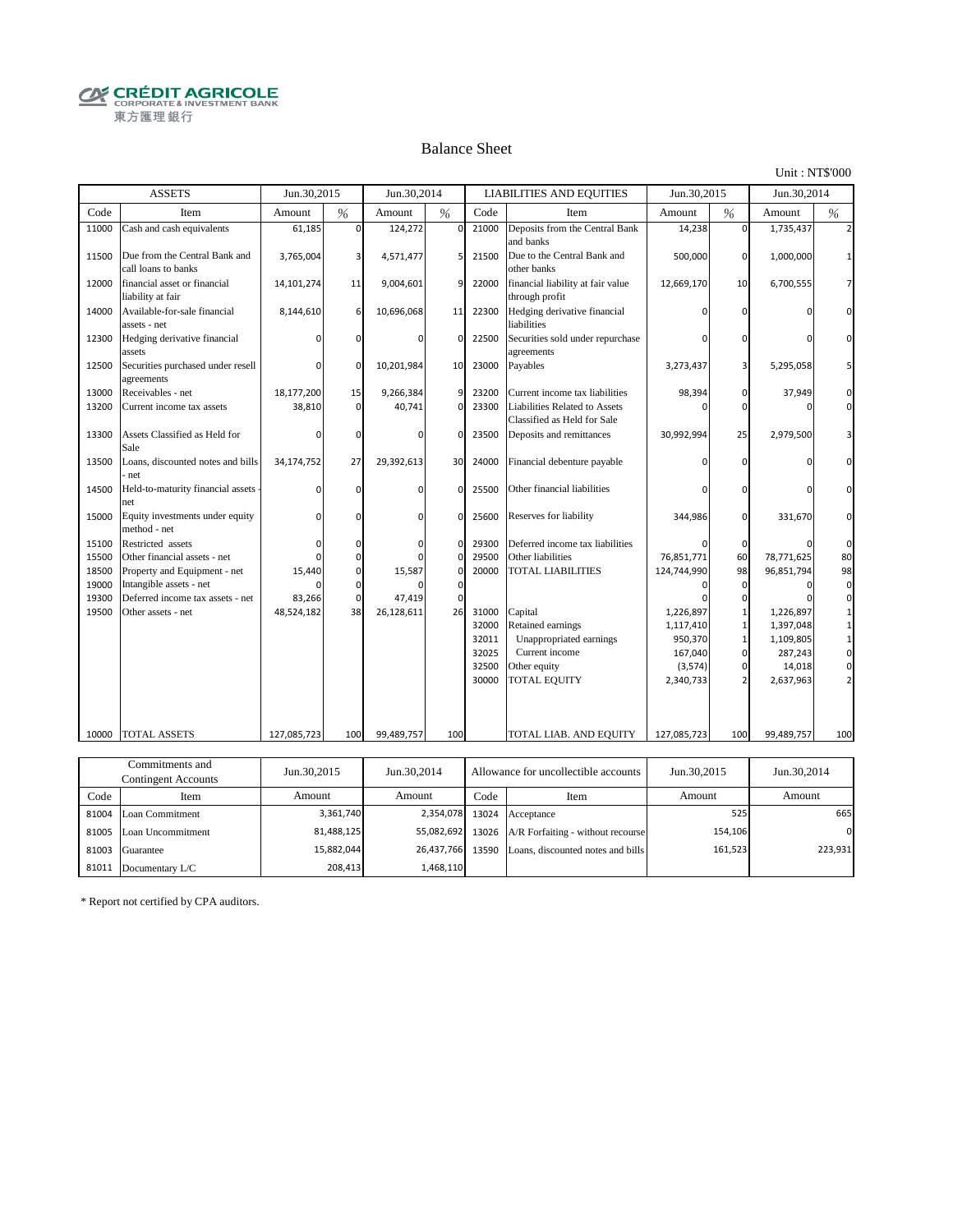**CALCOUT AGRICOLE**<br>
CORPORATE & INVESTMENT BANK<br>
東方匯理銀行

## Consolidate Income Statement

Unit : NT\$'000

|       |                                                                                                       | Jan.-Dec., 2014 |             | Jan.-Dec., 2013 |                | Variable %  |
|-------|-------------------------------------------------------------------------------------------------------|-----------------|-------------|-----------------|----------------|-------------|
| 代碼    | 項<br>目                                                                                                | Amount          | $\%$        | Amount          | $\%$           |             |
| 41000 | Interest income                                                                                       | 430,359         | 90          | 471,839         | 99             | (9)         |
| 51000 | Interest expense                                                                                      | (241, 724)      | (50)        | (218, 241)      | (46)           | 11          |
|       | Net interest (expense) income                                                                         | 188,635         | 40          | 253,598         | 53             | (26)        |
|       | Other operating income                                                                                | $\Omega$        | 0           | 0               | 0              | 0           |
|       | Commission income                                                                                     | 52,954          | 11          | 69,050          | 14             | (23)        |
|       | Gain (loss) on financial assets or liabilities<br>measured at fair value through profit and loss      | (1, 281, 489)   | (268)       | (251, 593)      | (53)           | 409         |
|       | Realized gain (loss) on available-for-sale<br>financial assets                                        | 7,098           |             |                 | 0              | 0           |
|       | Realized gain (loss) on held-to-maturity<br>financial assets                                          |                 | 0           | 0               | 0              | 0           |
|       | Foreign exchange gains (losses) - net                                                                 | 1,401,365       | 293         | 479,603         | 100            | 192         |
|       | Impairment loss on assets (reversal of                                                                |                 | 0           | $\Omega$        | 0              | $\Omega$    |
|       | impairment loss on assets)<br>Others                                                                  | 110,238         | 23          | 75,148          | 16             | 47          |
|       | Net income                                                                                            | 478,801         | 100         | 625,806         | 130            | (23)        |
| 58200 | Bad debt expenses                                                                                     | (25, 778)       | (5)         | (50, 200)       | (10)           | (49)        |
|       | Operating expenses                                                                                    | $\Omega$        | 0           | 0               | $\overline{0}$ | 0           |
| 58500 | Employee benefits                                                                                     | (151, 729)      | (32)        | (145, 227)      | (30)           | 4           |
| 59000 | Depreciation and amortization expense                                                                 | (1, 543)        | 0           | (1,601)         | 0              |             |
| 59500 | Other general and administrative expenses                                                             | (117, 515)      | (25)        | (106, 966)      | (22)           | (4)<br>10   |
|       | Consolidated income (loss) from continuing operations before                                          | 182,236         | 38          | 321,812         | 67             | (43)        |
| 61003 | income tax<br>Consolidated income (loss) from continuing operations - Income<br>tax (expense) benefit | (15, 196)       | (3)         | (34, 569)       | (7)            | (56)        |
|       | Consolidated income (loss) from continuing operations - after<br>income tax                           | 167,040         | 35          | 287,243         | 60             | (42)        |
| 62500 | Income (loss) from discontinued operations                                                            | 0               | $\mathbf 0$ | 0               | $\mathbf 0$    |             |
|       | Net income (loss)                                                                                     | 167,040         | 35          | 287,243         | 60             | (42)        |
|       | Other comprehensive income                                                                            |                 |             |                 |                |             |
| 65001 | Exchange differences on cumulative translation adjustments                                            | 5,432           |             | 0               | 0              |             |
| 65011 | Unrealized gain (loss) on available-for-sale financial assets                                         | (3, 407)        | (1)         | 0               | 0              |             |
| 65031 | Remeasurement of defined benift plans                                                                 |                 | U           |                 |                |             |
| 65051 | Other comprehensive income after tax                                                                  | 0               | $\pmb{0}$   | 0               | $\overline{0}$ | $\pmb{0}$   |
|       | Total other comprehensive income                                                                      | 169,065         | 35          | 287,243         | 60             | (41)        |
|       | Net income belong to:                                                                                 |                 |             |                 |                |             |
|       | Owners' equity                                                                                        | 167,040         | 35          | 287,243         | 60             | (42)        |
|       | Non-controlling Interests                                                                             |                 | 0           | 0               | 0              |             |
|       | Total other comprehensive income belong to:                                                           |                 |             |                 |                |             |
|       | Owners' equity                                                                                        | 169,065         | 35          | 287,243         | 60             | (41)        |
|       | Non-controlling Interests                                                                             | 0               | $\mathbf 0$ | 0               | $\mathbf 0$    | $\mathbf 0$ |

\* Report not certified by CPA auditors.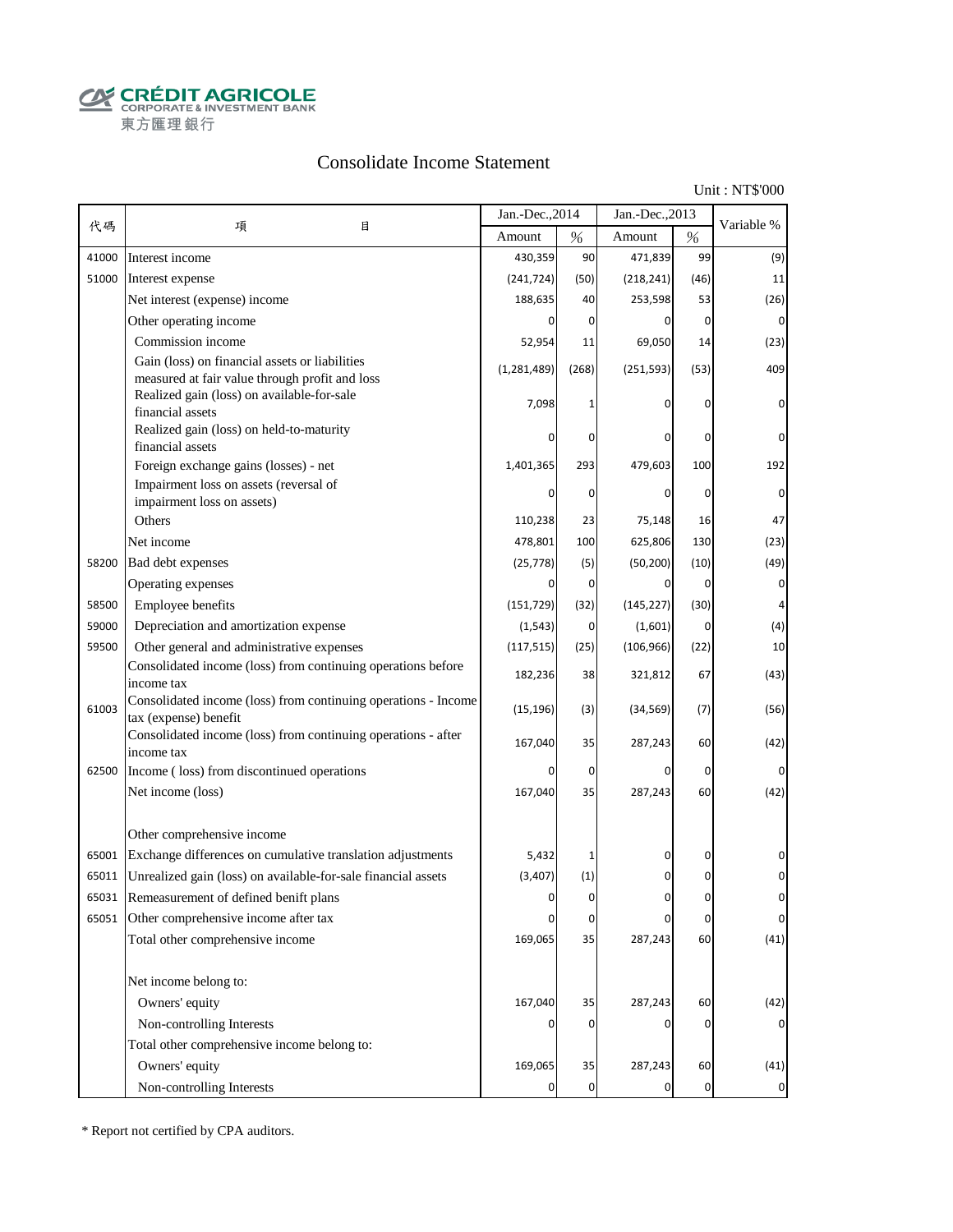

#### Information on fair value hierarchy of financial instruments

#### Unit : NT\$'000

| Instrument item meansured at fair value        |            | Jun.30,2015 |            |         | Jun.30,2014 |           |                    |         |
|------------------------------------------------|------------|-------------|------------|---------|-------------|-----------|--------------------|---------|
|                                                | Total      | Level 1     | Level 2    | Level 3 | Total       | Level 1   | Level <sub>2</sub> | Level 3 |
| Non-derivative financial instruments           |            |             |            |         |             |           |                    |         |
| Asset                                          |            |             |            |         |             |           |                    |         |
| Financial assets designated at fair value      | 2,316,300  | 2,316,300   |            |         | 2,694,386   | 2,694,386 |                    |         |
| through profit or loss                         |            |             |            |         |             |           |                    |         |
| Held for trading financial asset               | 2,316,300  | 2,316,300   |            |         | 2,694,386   | 2,694,386 |                    |         |
| Equity investment                              |            |             |            |         |             |           |                    |         |
| Bond investment                                | 2,316,300  | 2,316,300   |            |         | 2,694,386   | 2,694,386 |                    |         |
| Others                                         |            |             |            |         |             |           |                    |         |
| Financial assets designated at fair value      |            |             |            |         |             |           |                    |         |
| through profit or loss on initial recognition  |            |             |            |         |             |           |                    |         |
| Available-for-sale financial assets            | 8,146,333  | 2,004,232   | 6,142,101  |         | 10,696,069  |           | 10,696,069         |         |
| Equity investment                              |            |             |            |         |             |           |                    |         |
| Bond investment                                | 6,946,192  | 2,004,232   | 4,941,960  |         | 4,994,832   |           | 4,994,832          |         |
| Others                                         | 1,200,141  |             | 1,200,141  |         | 5,701,237   |           | 5,701,237          |         |
| Liabilities                                    |            |             |            |         |             |           |                    |         |
| Financial liabilities designated at fair value |            |             |            |         |             |           |                    |         |
| through profit or loss                         |            |             |            |         |             |           |                    |         |
| Held for trading financial liabilities         |            |             |            |         |             |           |                    |         |
| Financial liabilities designated at fair value |            |             |            |         |             |           |                    |         |
| through profit or loss on initial recognition  |            |             |            |         |             |           |                    |         |
| Derivatives financial instruments              |            |             |            |         |             |           |                    |         |
| Asset                                          |            |             |            |         |             |           |                    |         |
| Financial assets designated at fair value      | 11,784,974 |             | 11,784,974 |         | 6,310,215   |           | 6,310,215          |         |
| through profit or loss                         |            |             |            |         |             |           |                    |         |
| Hedging derivative financial assets            | ٠          |             |            |         |             |           | ÷,                 |         |
| Liabilities                                    |            |             |            |         |             |           |                    |         |
| Financial liabilities designated at fair value | 12,669,170 |             | 12,669,170 |         | 6,700,555   |           | 6,700,555          |         |
| through profit or loss                         |            |             |            |         |             |           |                    |         |
| Hedging derivative financial liabilities       |            |             |            |         |             |           |                    |         |

#### Financial asset changes in fair value measurement level 3

|                                                                                            |                      |                     |                          |                        |                         |                                 |                               | <b>Unit: NT\$'000</b>      |
|--------------------------------------------------------------------------------------------|----------------------|---------------------|--------------------------|------------------------|-------------------------|---------------------------------|-------------------------------|----------------------------|
|                                                                                            | Beginning            |                     | Profit/Loss valuation    | Increase during period |                         | Decrease during period          |                               |                            |
| Item                                                                                       | retained<br>earnging | Income<br>statement | Other comprehe<br>income | Buy in or issue        | Transfers to<br>Level 3 | Sale, disposal<br>or settlement | Converted out<br>from Level 3 | Ending retained<br>earning |
| Financial assets designated at fair value                                                  |                      |                     |                          |                        |                         |                                 |                               |                            |
| through profit or loss                                                                     |                      |                     |                          |                        |                         |                                 |                               |                            |
| Held for trading financial assets                                                          |                      |                     |                          |                        |                         |                                 |                               |                            |
| Financial assets designated at fair value<br>through profit or loss on initial recognition |                      |                     |                          |                        |                         |                                 |                               |                            |
| Available-for-sale financial assets                                                        |                      |                     |                          |                        |                         |                                 |                               |                            |
| Hedging derivative financial assets                                                        |                      |                     |                          |                        |                         |                                 |                               |                            |

#### Financial liabilities changes in fair value measurement level 3

|                                                |                      |                                               |                 |                         |                                 |                               | Unit: NT\$'000             |
|------------------------------------------------|----------------------|-----------------------------------------------|-----------------|-------------------------|---------------------------------|-------------------------------|----------------------------|
|                                                | Beginning            |                                               |                 | Increase during period  |                                 | Decrease during period        |                            |
| Item                                           | retained<br>earnging | Valuation of profit/loss during<br>the period | Buy in or issue | Transfers to<br>Level 3 | Sale, disposal<br>or settlement | Converted out<br>from Level 3 | Ending retained<br>earning |
| Financial liabilities designated at fair value |                      |                                               |                 |                         |                                 |                               |                            |
| through profit or loss                         |                      |                                               |                 |                         |                                 |                               |                            |
| Held for trading financial liabilities         |                      |                                               |                 |                         |                                 |                               |                            |
| Financial liabilities designated at fair value |                      |                                               |                 |                         |                                 |                               |                            |
| through profit or loss on initial recognition  |                      |                                               |                 |                         |                                 |                               |                            |
| Hedging derivative financial liabilities       |                      |                                               |                 |                         |                                 | $\overline{\phantom{a}}$      |                            |
|                                                |                      |                                               |                 |                         |                                 |                               |                            |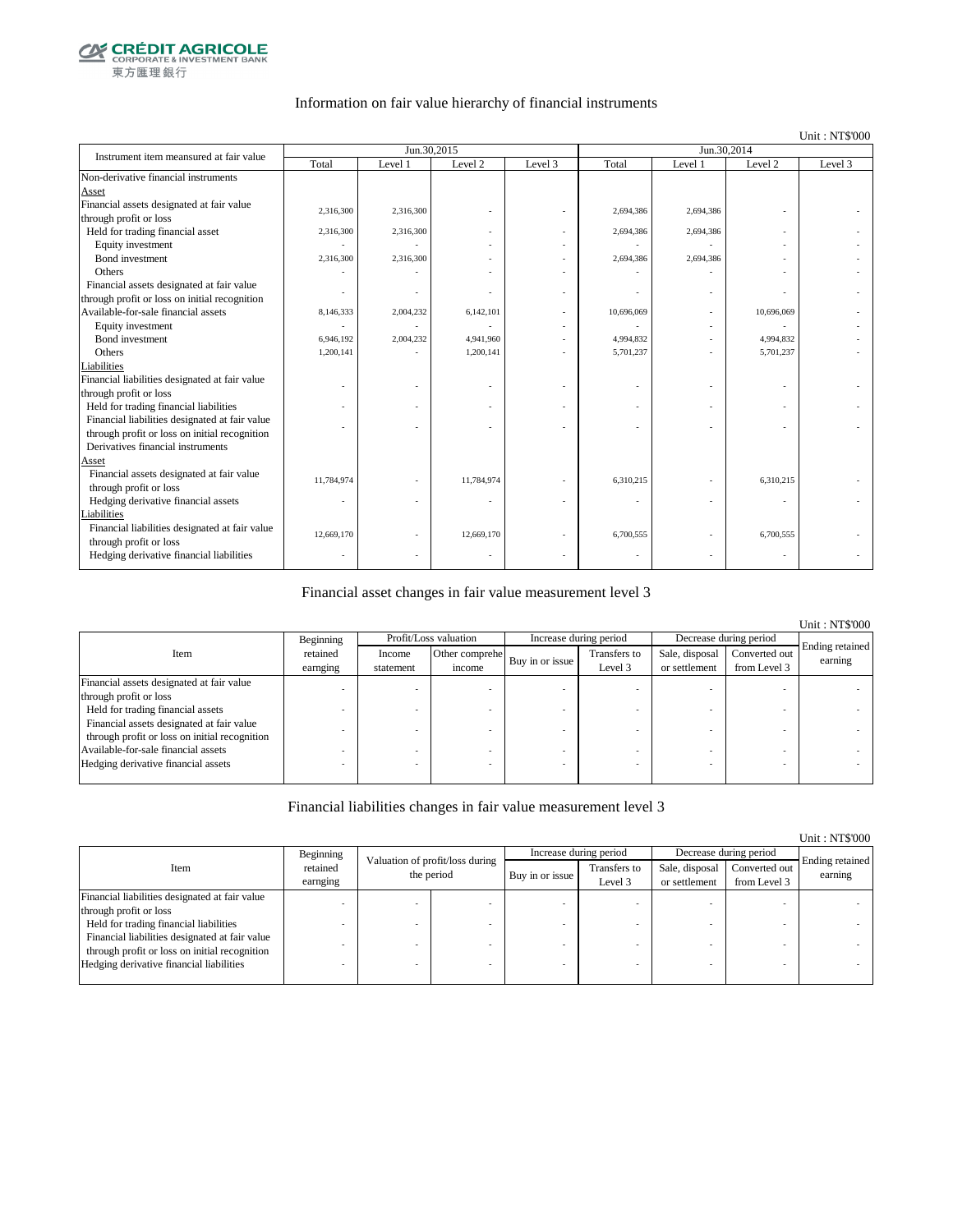

### ASSETS QUALITY

Unit : NT\$'000, %

| Year \ Month               |                                  |                          |                          | Jun.30,2015                                     |                     |                                                | Jun.30,2014              |                          |                                                 |                          |                                                      |
|----------------------------|----------------------------------|--------------------------|--------------------------|-------------------------------------------------|---------------------|------------------------------------------------|--------------------------|--------------------------|-------------------------------------------------|--------------------------|------------------------------------------------------|
| <b>ITEM</b>                |                                  | Overdue<br>Amount        | Loan<br>Amount           | $%$ of<br>Overdue<br>loans<br>to Total<br>loans | Loan loss reserve   | $%$ of<br>Loan loss reserve<br>to Overdue Loan | Overdue<br>Amount        | Loan<br>Amount           | $%$ of<br>Overdue<br>loans<br>to Total<br>loans | Loan loss<br>reserve     | $%$ of<br>Loan loss<br>reserve<br>to Overdue<br>Loan |
| Corporate Finance          | Security                         | $\overline{\phantom{a}}$ | 220,674                  |                                                 | 161,523             |                                                |                          | 1,534,225                |                                                 | 223,931                  |                                                      |
|                            | Unsecurity                       |                          | 34,115,601               |                                                 |                     |                                                |                          | 28,082,320               |                                                 |                          |                                                      |
|                            | Housing Loan                     |                          | $\blacksquare$           | $\blacksquare$                                  |                     |                                                |                          |                          |                                                 |                          |                                                      |
|                            | Cash card                        |                          | $\overline{\phantom{0}}$ | $\overline{\phantom{a}}$                        |                     | <b>NA</b>                                      |                          |                          |                                                 |                          | <b>NA</b>                                            |
| <b>Consumer Finace</b>     | Small credit Loan                |                          |                          | $\blacksquare$                                  |                     |                                                |                          |                          |                                                 |                          |                                                      |
|                            | Security<br>Others<br>Unsecurity |                          | $\overline{\phantom{0}}$ | $\overline{\phantom{a}}$                        |                     |                                                |                          | $\overline{\phantom{0}}$ |                                                 |                          |                                                      |
|                            | Total                            |                          | 34,336,275               |                                                 | 161,523             |                                                |                          | 29,616,545               |                                                 | 223,931                  |                                                      |
|                            |                                  | Overdue<br>Amount        | A/R<br>Amount            | $%$ of<br>Overdue A/R<br>to Total A/R           | Provision<br>Amount | $%$ of<br>Provision to<br>Overdue Loan         | Overdue<br>Amount        | A/R<br>Amount            | $%$ of<br>Overdue A/R<br>to Total A/R           | Provision<br>Amount      | $%$ of<br>Provision to<br>Overdue<br>Loan            |
| Credit card                |                                  |                          |                          | $\blacksquare$                                  |                     |                                                |                          |                          |                                                 |                          |                                                      |
| Factoring-without recourse |                                  |                          | 15,196,125               | $\sim$                                          | 154,106             | <b>NA</b>                                      |                          | 4,185,755                |                                                 | $\blacksquare$           | <b>NA</b>                                            |
| Other non-performing loans |                                  | $\overline{\phantom{0}}$ |                          | $\overline{\phantom{a}}$                        |                     |                                                | $\overline{\phantom{a}}$ |                          |                                                 | $\overline{\phantom{0}}$ |                                                      |

| \ Month<br>Year $\langle$                                                  | Jun.30,2015 | Jun. 30, 2014 |
|----------------------------------------------------------------------------|-------------|---------------|
| Loan classified as non-Pass-Due with normal payment after debt negotiation |             | .204.271      |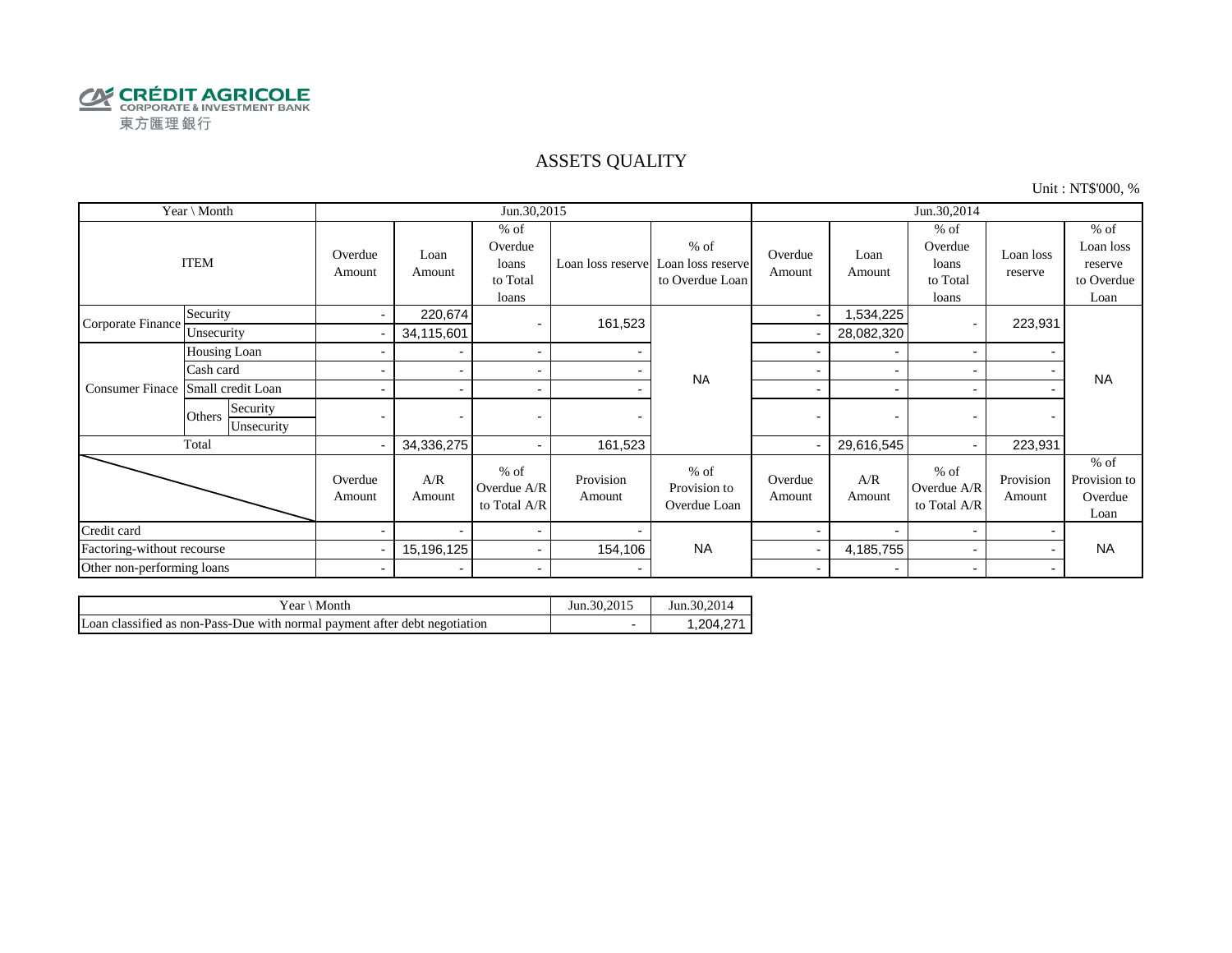

# Credit Exposure Concentration

Unit : NT\$'000, %

| Year $\setminus$<br>Month |                            | Jun.30,2015                                |               |                                              | Jun.30,2014                 |                                            |               |                                              |  |  |
|---------------------------|----------------------------|--------------------------------------------|---------------|----------------------------------------------|-----------------------------|--------------------------------------------|---------------|----------------------------------------------|--|--|
| Ranking                   | Group Name                 | <b>INDUSTRIAL</b><br><b>CLASSIFICATION</b> | Credit Amount | % of Credit<br>amount to<br>net worth $(\%)$ | Group Name                  | <b>INDUSTRIAL</b><br><b>CLASSIFICATION</b> | Credit Amount | % of Credit<br>amount to<br>net worth $(\%)$ |  |  |
|                           | Ouxxxx                     | Manufacturing                              | 7,559,607     |                                              | 323% FOXXXXX PlXXXXXX       | Manufacturing                              | 9,488,454     | 360%                                         |  |  |
| 2                         | <b>FOXXXXX PIXXXXXX</b>    | Manufacturing                              | 6,764,125     |                                              | 289% Quxxxx                 | Manufacturing                              | 6,786,903     | 257%                                         |  |  |
| 3                         | Mexxxxxx Cxx               | <b>Financial Service</b><br>Activities     | 5,101,556     |                                              | 218% CxCx                   | Manufacturing                              | 4,897,325     | 186%                                         |  |  |
| 4                         | <b>Fxx Eaxxxxx Texxxxx</b> | Manufacturing                              | 4,583,328     |                                              | 196% Taxxxx Sexx Coxxxxxxx  | Manufacturing                              | 4,245,552     | 161%                                         |  |  |
| 5                         | CxCx                       | Construction                               | 4,340,480     |                                              | 185% CSXX COXXXXXXX         | Manufacturing                              | 2,523,471     | 96%                                          |  |  |
| 6                         | Taxxxx Cexxxx              | Manufacturing                              | 1,674,675     |                                              | 72% Hox Hax                 | <b>Financial Service</b><br>Activities     | 2,400,201     | 91%                                          |  |  |
| 7                         | <b>Wixxxx</b>              | Manufacturing                              | 1,470,493     |                                              | 63% EVXXXXXXX               | Transportation and<br>warehousing          | 2,116,089     | 80%                                          |  |  |
| 8                         | <b>CSXX COXXXXXXXX</b>     | Manufacturing                              | 1,330,516     |                                              | 57% Chxxx Stxxx             | Finance &<br>Insurance                     | 1,301,453     | 49%                                          |  |  |
| 9                         | Unxxxx Mixxxxxxxxxxxxxx    | Manufacturing                              | 930,375       |                                              | 40% Taxxxx Cexxxx           | Manufacturing                              | 1,151,083     | 44%                                          |  |  |
| 10                        | Lixx Ox                    | Manufacturing                              | 620,250       |                                              | 26% Unxxxx Mixxxxxxxxxxxxxx | Manufacturing                              | 896,948       | 34%                                          |  |  |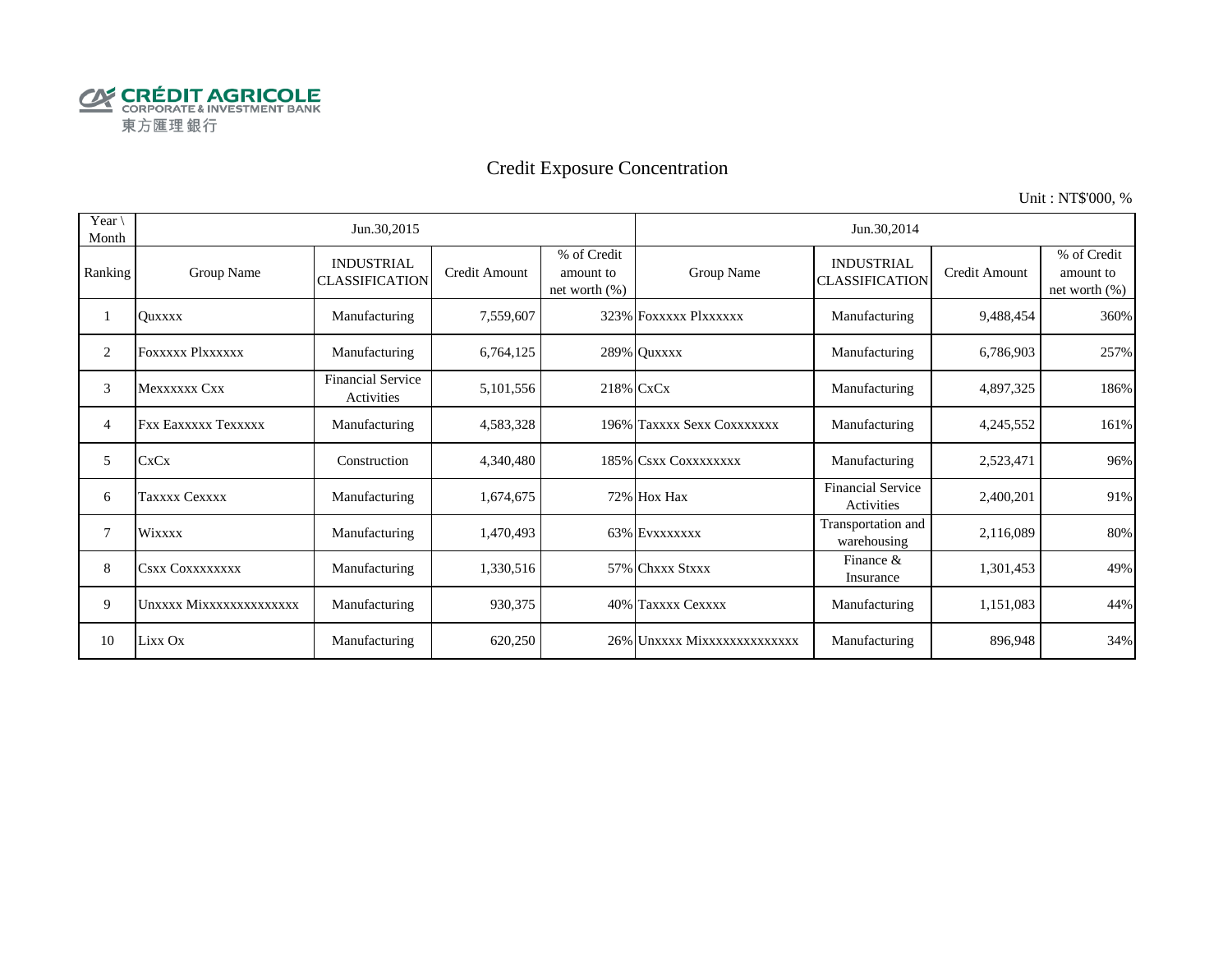

## Interest-Rate Sensitivity - TWD Currency Jun.30,2015

Unit : NT\$'000, %

| <b>ITEM</b>                                                    | $0$ to 90 days | 91 to 180 days | 181 days to 1 year       | over 1 year | <b>TOTAL</b> |  |  |  |  |
|----------------------------------------------------------------|----------------|----------------|--------------------------|-------------|--------------|--|--|--|--|
| Sensitive assets                                               | 10,808,447     | 2,992,830      | 1,201,539                | 4,197,684   | 19,200,500   |  |  |  |  |
| Sensitive liabilities                                          | 58,196         | 5,000          | $\overline{\phantom{a}}$ | 574,822     | 638,018      |  |  |  |  |
| Sensitive Gap                                                  | 10,750,251     | 2,987,830      | 1,201,539                | 3,622,862   | 18,562,482   |  |  |  |  |
| Equity                                                         |                |                |                          |             | 2,166,622    |  |  |  |  |
| Ratio of interest-rate sensitive assets to liabi<br>3,009.40 % |                |                |                          |             |              |  |  |  |  |
| Ratio of interest-rate sensitive gap to equity<br>856.75 %     |                |                |                          |             |              |  |  |  |  |

# Jun.30,2015 Interest-Rate Sensitivity - USD Currency

Unit : US\$'000, %

| <b>ITEM</b>                                                    | $0$ to 90 days | 91 to $180$ days | 181 days to 1 year | over 1 year | <b>TOTAL</b> |  |  |  |  |
|----------------------------------------------------------------|----------------|------------------|--------------------|-------------|--------------|--|--|--|--|
| Sensitive assets                                               | 703,462        | 45,801           | 100,000            | 185,747     | 1,035,010    |  |  |  |  |
| Sensitive liabilities                                          | 1,445,702      | 22,443           | 1,380              | ٠           | 1,469,525    |  |  |  |  |
| Sensitive Gap                                                  | (742, 240)     | 23,358           | 98,620             | 185,747     | (434, 515)   |  |  |  |  |
| Equity                                                         |                |                  |                    |             | 5,614        |  |  |  |  |
| Ratio of interest-rate sensitive assets to liabi<br>70.43 %    |                |                  |                    |             |              |  |  |  |  |
| Ratio of interest-rate sensitive gap to equity<br>$-7,739.85%$ |                |                  |                    |             |              |  |  |  |  |

Note:

- 1. Interest-rate sensitive assets or liabilities represent interest bearing assets or interest paying liabilities influenced by the fluctuation of interest rates.
- 2. Ratio of interest-rate sensitive assets to liabilities = Interest-rate sensitive assets ÷ Interest-rate sensitive liabilities (i.e. New Taiwan Dollar interest-rate sensitive assets and New Taiwan Dollar interest-rate sensitive liabilities with tenors of less than one year)
- 3. Interest-rate sensitive gap = Interest-rate sensitive assets  $-$  Interest-rate sensitive liabilities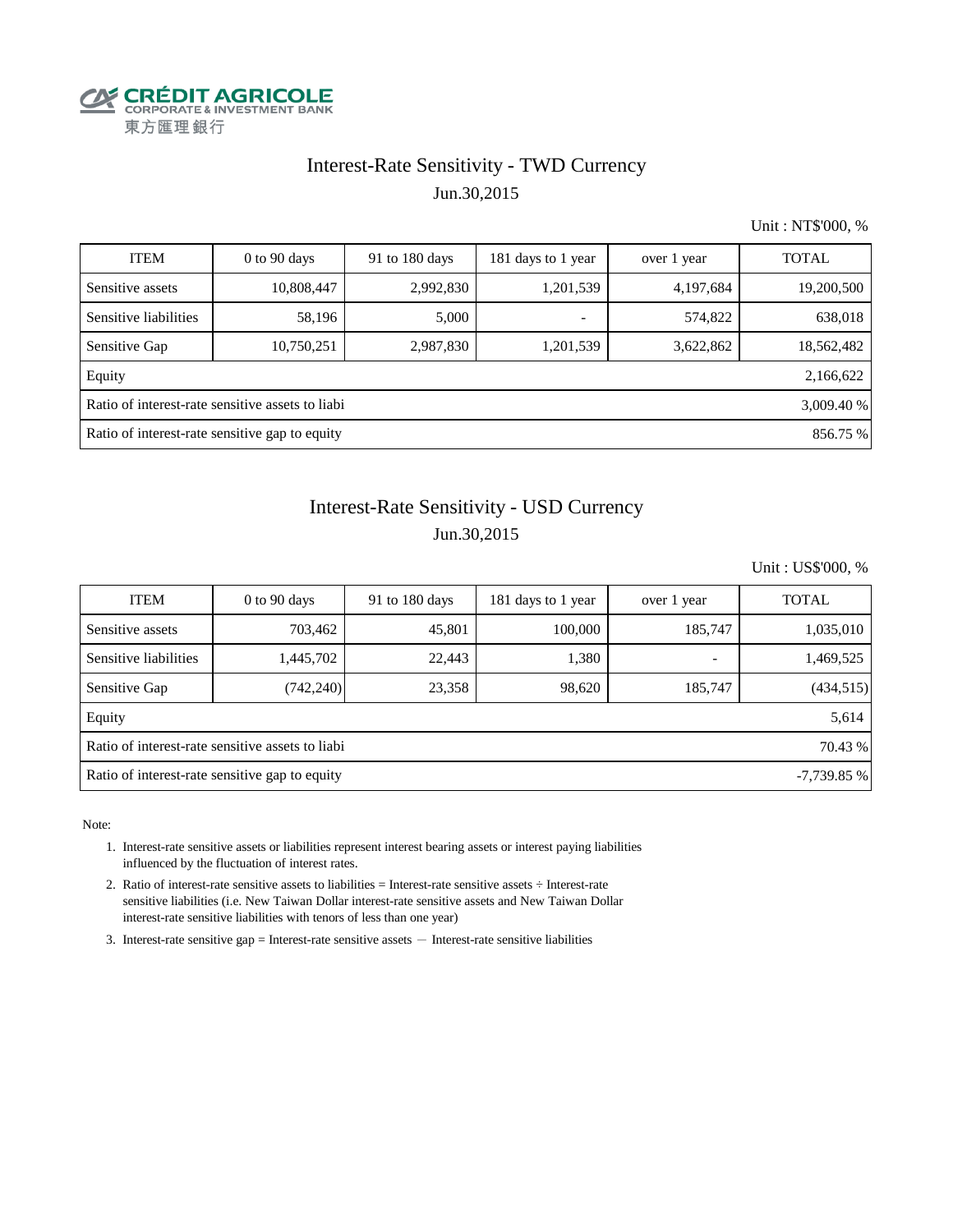

# Ratio of Profitability

Unit : %

| <b>ITEM</b>               |                   | Jun.30,2015 | Jun.30,2014 |  |
|---------------------------|-------------------|-------------|-------------|--|
| Ratio of return on assets | before income tax | 0.14%       | 0.27%       |  |
|                           | after incometax   | 0.12%       | 0.24%       |  |
| Ratio of return on equity | before income tax | 7.87 %      | 12.79 %     |  |
|                           | after incometax   | 7.22 %      | 11.42 %     |  |
| Ratio of net income       |                   | 34.89 %     | 52.16 %     |  |

Note:

- 1. Ratio of return on assets = Income before income tax  $\div$  Average assets
- 2. Ratio of return on equity = Income before income tax  $\div$  Average equity
- 3. Ratio of net income = Income before income tax  $\div$  Total revenue
- 4. Income before income tax is the year-to-date accumulated income.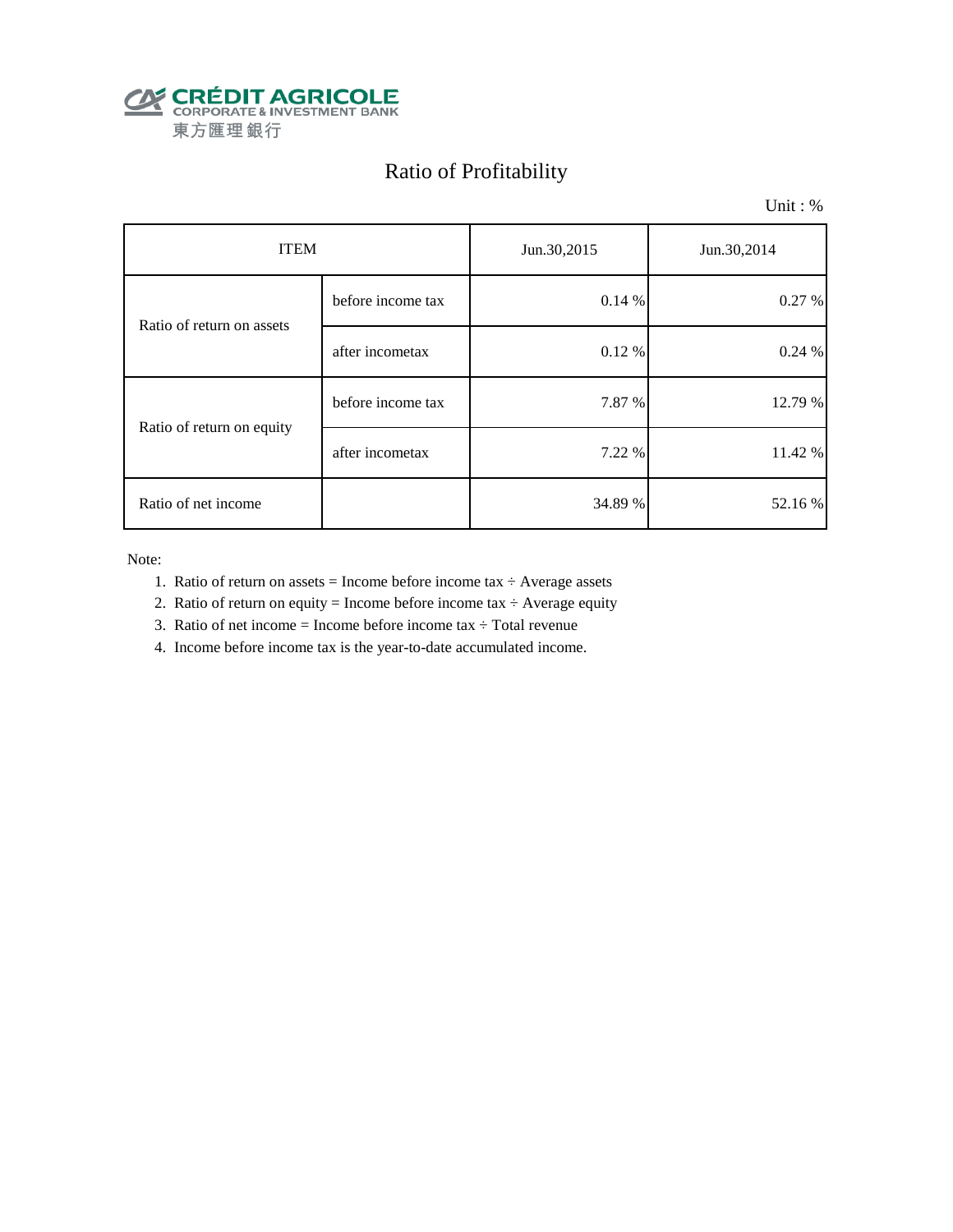

# Analysis of Assets and Liabilities by Maturity Date - TWD Currency Jun.30,2015

Unit : NT\$'000

| <b>ITEM</b> | <b>TOTAL</b> | Amount for the remaining period to the maturity date |                 |                |                       |             |  |  |
|-------------|--------------|------------------------------------------------------|-----------------|----------------|-----------------------|-------------|--|--|
|             |              | $0$ to 30 days                                       | $31$ to 90 days | 91 to 180 days | 181 days to<br>1 year | over 1 year |  |  |
| Assets      | 504,991,908  | 144,566,281                                          | 126,681,022     | 127,682,333    | 72,554,540            | 33,507,732  |  |  |
| Liabilities | 496,364,195  | 132,744,899                                          | 127,223,789     | 123,536,016    | 94,571,492            | 18,287,999  |  |  |
| Gap         | 8,627,713    | 11,821,382                                           | $-542,767$      | 4,146,317      | $-22,016,952$         | 15,219,733  |  |  |

Note:

 1. The table includes only New Taiwan Dollar amounts (i.e. excludes assets and liabilities denominated in foreign currency).

## Analysis of Assets and Liabilities by Maturity Date - USD Currency Jun.30,2015

Unit : US\$'000

| <b>ITEM</b> | <b>TOTAL</b> | Amount for the remaining period to the maturity date |                 |                |                       |             |  |  |
|-------------|--------------|------------------------------------------------------|-----------------|----------------|-----------------------|-------------|--|--|
|             |              | $0$ to 30 days                                       | $31$ to 90 days | 91 to 180 days | 181 days to<br>1 year | over 1 year |  |  |
| Assets      | 20,006,875   | 6,700,876                                            | 5,037,099       | 4,404,863      | 3,188,099             | 675,938     |  |  |
| Liabilities | 21,740,090   | 8,072,689                                            | 5,466,032       | 4,468,946      | 2,865,691             | 866,732     |  |  |
| Gap         | $-1,733,215$ | $-1,371,813$                                         | $-428,933$      | $-64,083$      | 322,408               | $-190,794$  |  |  |

Note:

1. The table includes only U.S. Dollar amounts.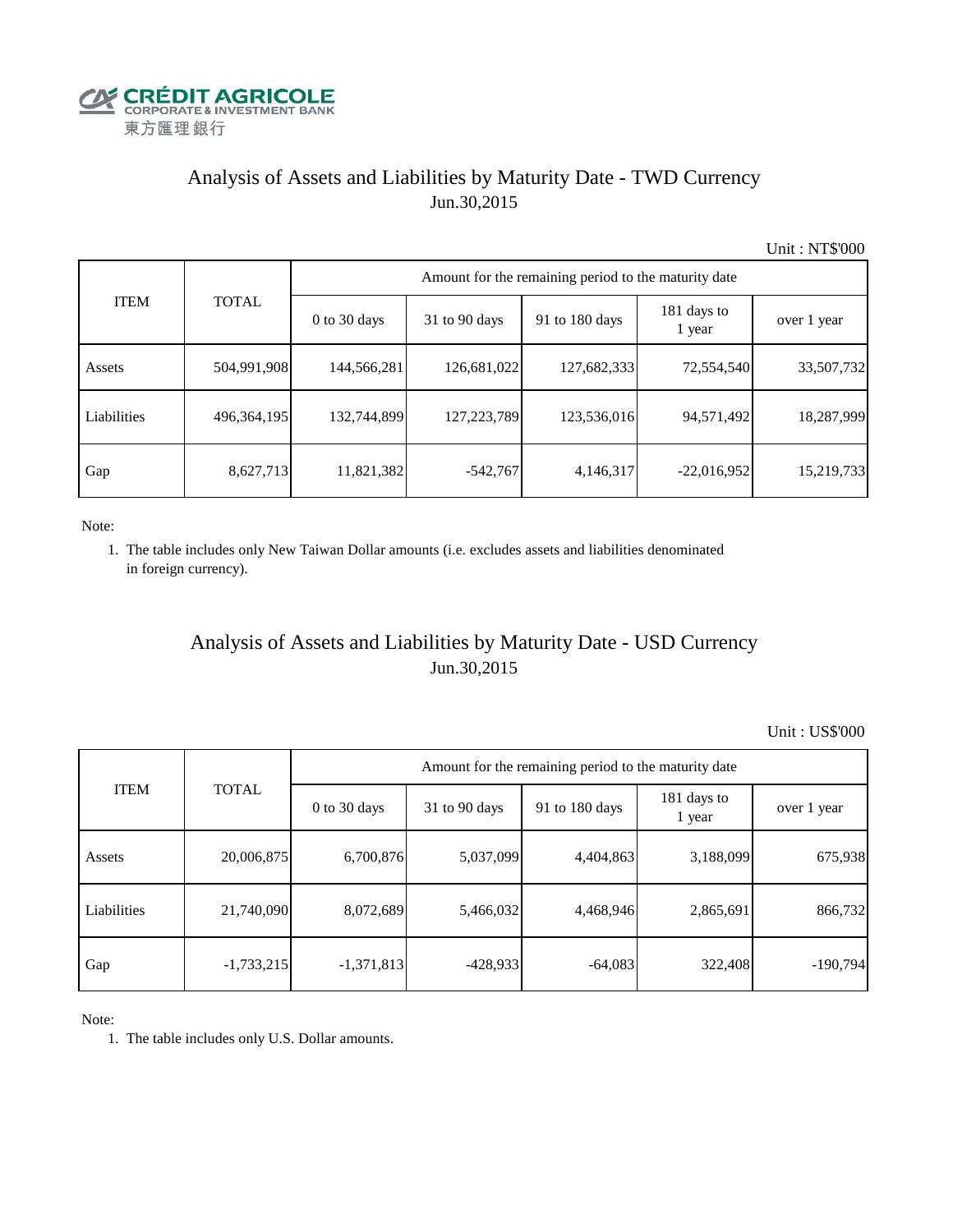

## Sale of Distressed Debt Information Jun.30,2015

1. Transcation information of distressed debt sale Unit: NT\$'000

Transaction  $\frac{\text{D}}{\text{Date}}$  Counterparty Debt Component Book Value Selling Price Gain/loss from disposal Condition of Agreement Relationship with counterparty - - - - - - - -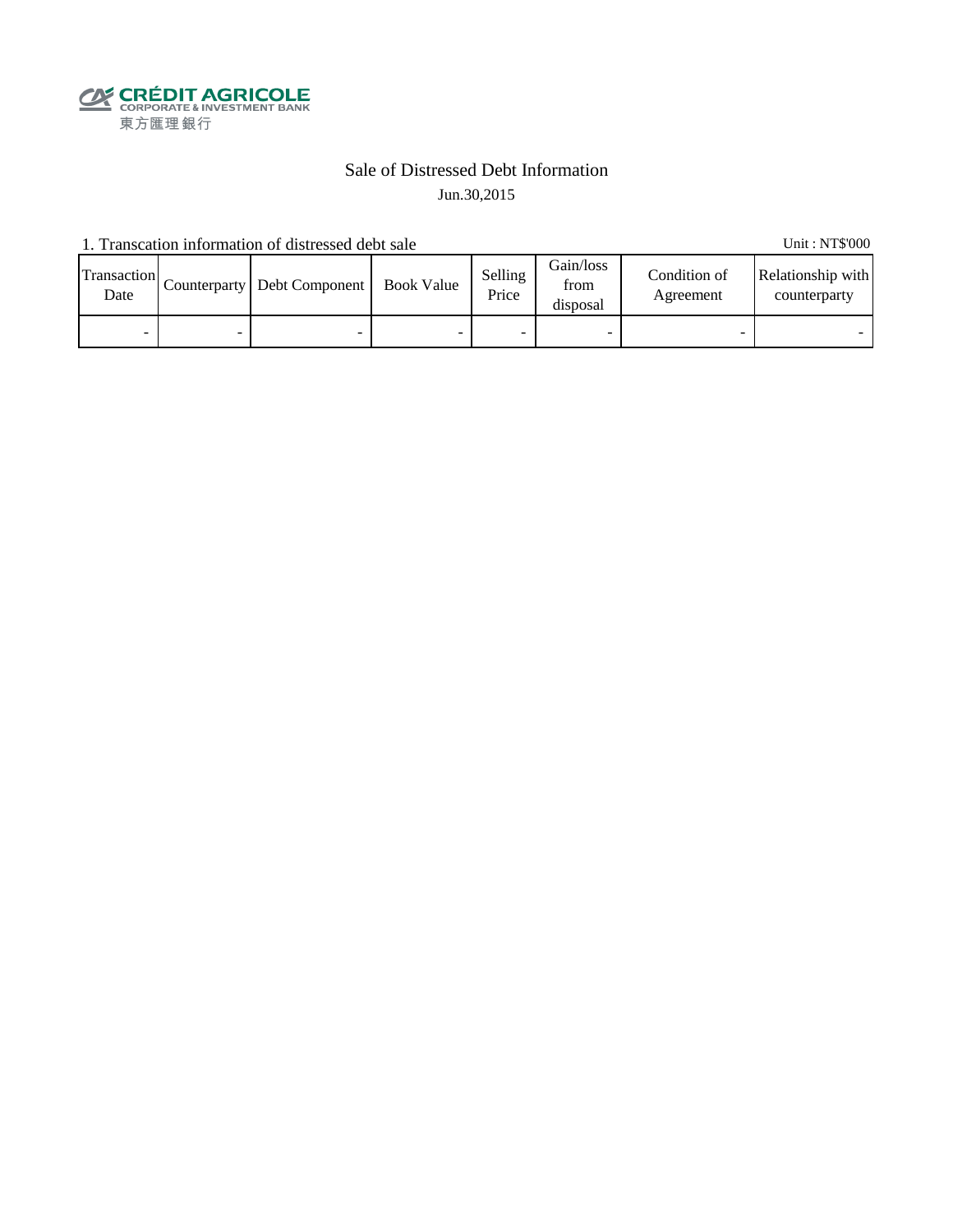

#### Information of reinvestment business Jun.30,2015

Unit : NT\$'000

| Investee<br>company | Main<br>Locatio<br>Operating<br>n<br>Item | Stockholdi   Investment | Realized                         | Conditions of share consolidation between the<br>company and its affiliated companies |                                                  |                                    |                                 |                    |                                 |         |
|---------------------|-------------------------------------------|-------------------------|----------------------------------|---------------------------------------------------------------------------------------|--------------------------------------------------|------------------------------------|---------------------------------|--------------------|---------------------------------|---------|
|                     |                                           |                         | ng ratio in<br>Closing<br>Period | Value                                                                                 | Gain/Loss in<br><b>Book</b><br>Current<br>Period | Current number<br>of stock holding | Pro Forma<br>number of<br>stock | Number<br>of stock | Total<br>Stockholdin<br>g ratio | Remarks |
| -                   |                                           | -                       | $\overline{\phantom{0}}$         | -                                                                                     | $\overline{\phantom{a}}$                         |                                    |                                 | -                  |                                 |         |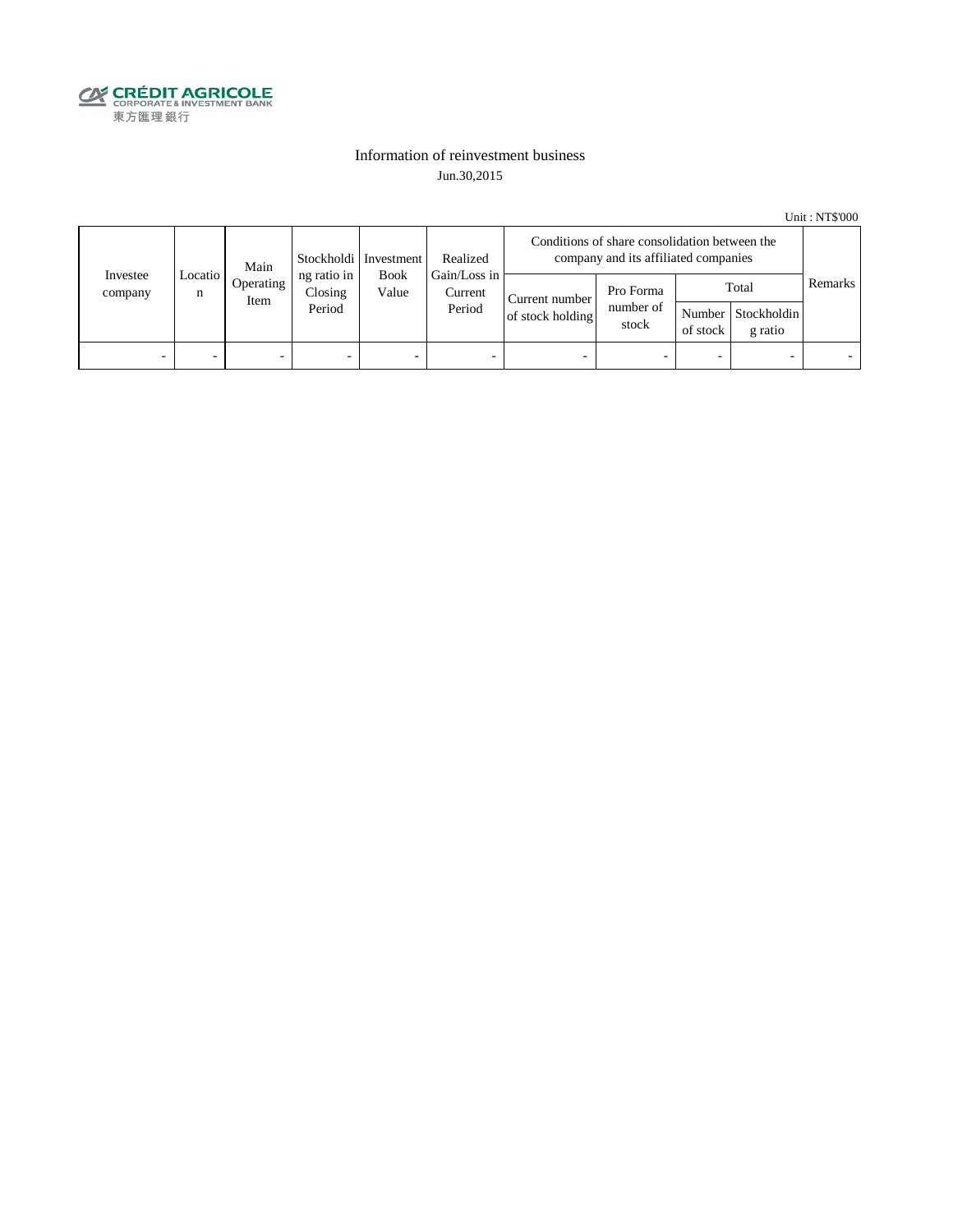

# Ratio of Deposits, Time Deposits and Foreign Currency Deposits to Total Deposits

Unit : NT\$'000, %

|                                | Jun.30,2015 | Jun.30,2014 |  |  |
|--------------------------------|-------------|-------------|--|--|
| Demand deposits                | 264,959     | 984,017     |  |  |
| % of Demand deposits           | 0.85%       | 33.06 %     |  |  |
| Time deposits                  | 30,725,272  | 1,992,160   |  |  |
| % of Time deposits             | 99.15 %     | 66.94 %     |  |  |
| Foreign currency deposits      | 30,854,977  | 2,704,662   |  |  |
| % of Foreign currency deposits | 99.56 %     | 90.88 %     |  |  |

Note:

1. % of Demand deposits = demand deposits  $\div$  total deposits ;

% of Time deposits = time deposits  $\div$  total deposits ;

- % of Foreign currency deposits = foreign currency deposits  $\div$  total deposits
- 2. Demand deposits and Time deposits include Foreign currency deposits and Treasury deposits.
- 3. Postal office deposits are excluded.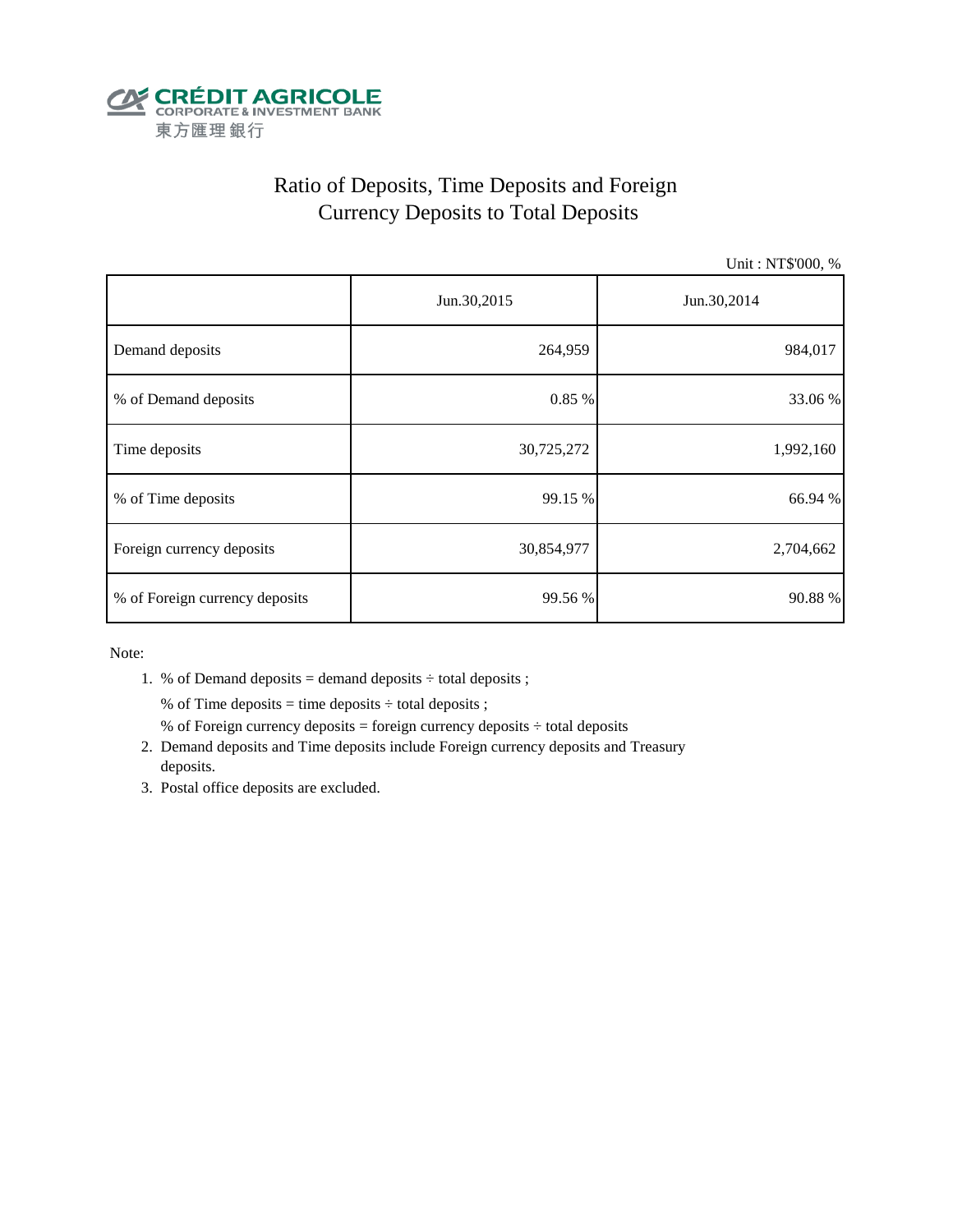

# Ratio of Small and Medium-Size Enterprise (SME) Loans

Unit : NT\$'000, %

|                     | Jun.30,2015 | Jun.30,2014 |  |  |
|---------------------|-------------|-------------|--|--|
| <b>SME</b> Loans    |             |             |  |  |
| % of SME Loans      | $0.00~\%$   | $0.00\ \%$  |  |  |
| Consumer Loans      |             |             |  |  |
| % of Consumer Loans | $0.00\ \%$  | 0.00 %      |  |  |

Note:

- 1. % of SME Loans = SME Loans ÷ Total Loans;
- % of Consumer Loans = Consumer Loans  $\div$  Total Loans promulgated by the Banking Bureau.  $\frac{3}{5}$

Employee Loans under Welfare Committee and other individual Consumer Loans.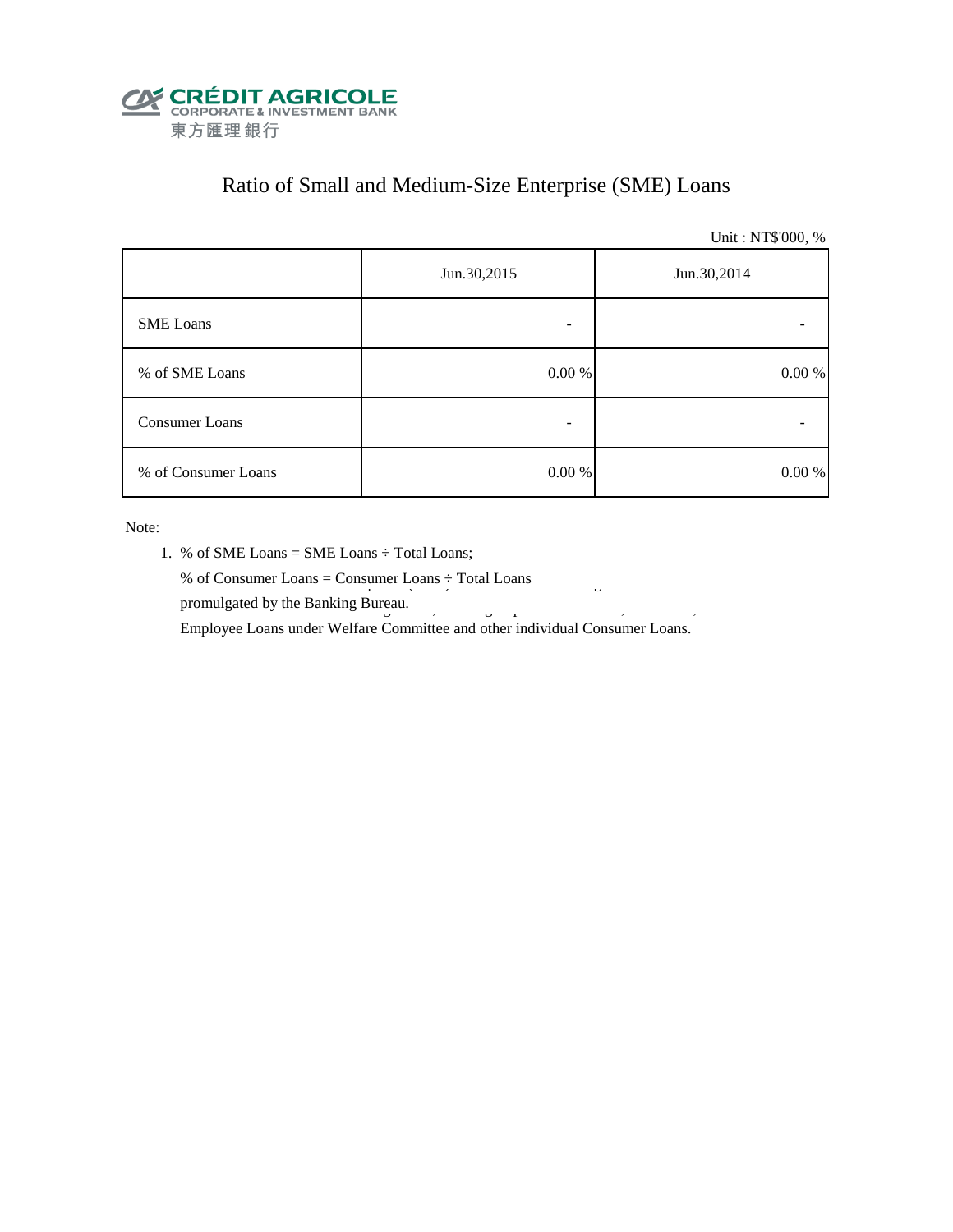

# Interest Bearing Assets and Interest Paying Liabilities

|                                                          |                    |                          |                    | Unit: NT\$'000, %        |  |
|----------------------------------------------------------|--------------------|--------------------------|--------------------|--------------------------|--|
|                                                          | Jun.30,2015        |                          | Jun.30,2014        |                          |  |
| <b>ITEM</b>                                              | Average<br>balance | Average<br>interest rate | Average<br>balance | Average<br>interest rate |  |
| Interest bearing assets                                  | 106,729,838        | $0.77\%$                 | 78,928,003         | 0.95 %                   |  |
| Due from Central Bank, other branches<br>and other banks | 60,859,471         | 0.31%                    | 33,712,757         | 0.39 %                   |  |
| Securities purchased                                     | 10,605,008         | 0.88%                    | 14,718,649         | 1.35 %                   |  |
| Loans, discounted notes and bills                        | 35,265,359         | 1.52 %                   | 30,496,597         | 1.37 %                   |  |
| Interest paying liabilities                              | 117,298,729        | 0.40%                    | 87,084,934         | 0.36 %                   |  |
| Due to banks and other branches                          | 91,152,161         | 0.38 %                   | 83,248,784         | 0.34%                    |  |
| Deposits (demand deposits, time<br>deposits and NCD)     | 26,146,568         | 0.49%                    | 3,836,150          | 0.80%                    |  |

Note:

1. Average balance is based on daily average balance of interest bearing assets or interest liabilities.

 2. Interest bearing assets or interest paying liabilities are disclosed in accordance with the chart of accounts or their nature.